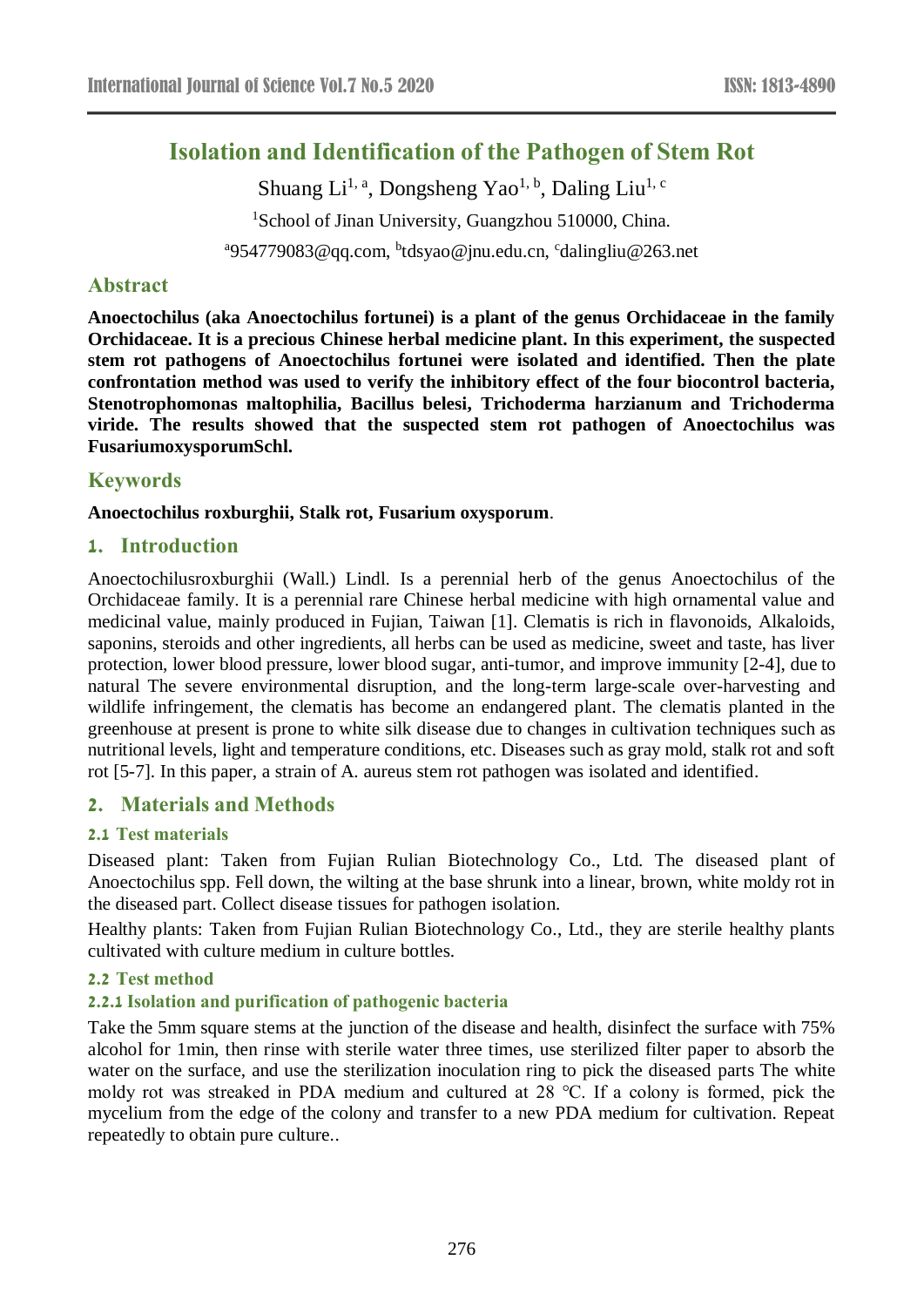#### **2.2.2 Pathogenicity detection of pathogens**

The four fungi were isolated and inoculated into healthy and sterile plants by means of back-linking, and cultivated in breathable sterile glass culture bottles. They were compared with each other, and the growth status of the plants was observed daily.

#### **2.2.3 Morphological observation of pathogens**

The strain was placed on a PDA plate and cultured, and the colony characteristics and the growth status were observed.

#### **2.2.4 Molecular biology identification of pathogenic strains**

(1) DNA extraction (kit extraction).

The strains were activated and cultured in PDA medium. After the hyphae were grown, they were picked up in the PDA liquid medium with an inoculating ring, and cultured with shaking at 150 r.min-1 in a shaker at 28°C for 2 days. Draw 2ml of bacteria liquid in a mortar and grind it into powder under the condition of liquid nitrogen. Then follow the steps of the kit to extract DNA.

(2) PCR amplification of rDNA-ITS.

The ITS1 and ITS4 primers for fungal ITS were used for amplification. The PCR reaction system is 50 μL, and the components are as follows: template DNA 1 μL, gold MIX (green) (including DNA polymerase, containing  $Mg^{2+}$  buffer, dNTP and other components) primers ITS1 and ITS4 each 2 µL (0.4 μmol-1), the primer is BGI gene synthesis.

The PCR amplification was completed on a BIO-RAD type amplifier. The amplification procedure was: 98 °C, pre-denaturation for 2min, then 98 °C, 10S, 58 °C annealing 10S, 72 °C extension for 15S, 30 cycles, 72 ℃ extension for 5min , Store at 4 ℃.

(3) PCR product electrophoresis detection and sequencing

After the reaction was completed, 10 μL of the amplified product was taken and subjected to 1.5% agarose gel electrophoresis detection, observed, photographed, and stored in the gel imaging system. If the band is correct, send the PCR product to BGI for sequencing.

(4) Analysis of sequencing results

After obtaining the gene sequence, the rDNA-ITS sequence of the strain was compared with the known sequence in the Genbank database, and homology analysis was carried out, combined with the morphological observation and pathogenicity determination of the pathogen to determine the type of pathogen.

## **3. Results and Discussion**

#### **3.1 Isolation and identification of pathogenic fungi**

The four fungi shown in the figure below were isolated and purified from the diseased part of the plant, from left to right, named No. 1, No. 2, No. 3, No. 4 respectively,as shown in Fig. 1.



Fig.1. Four fungus flat pictures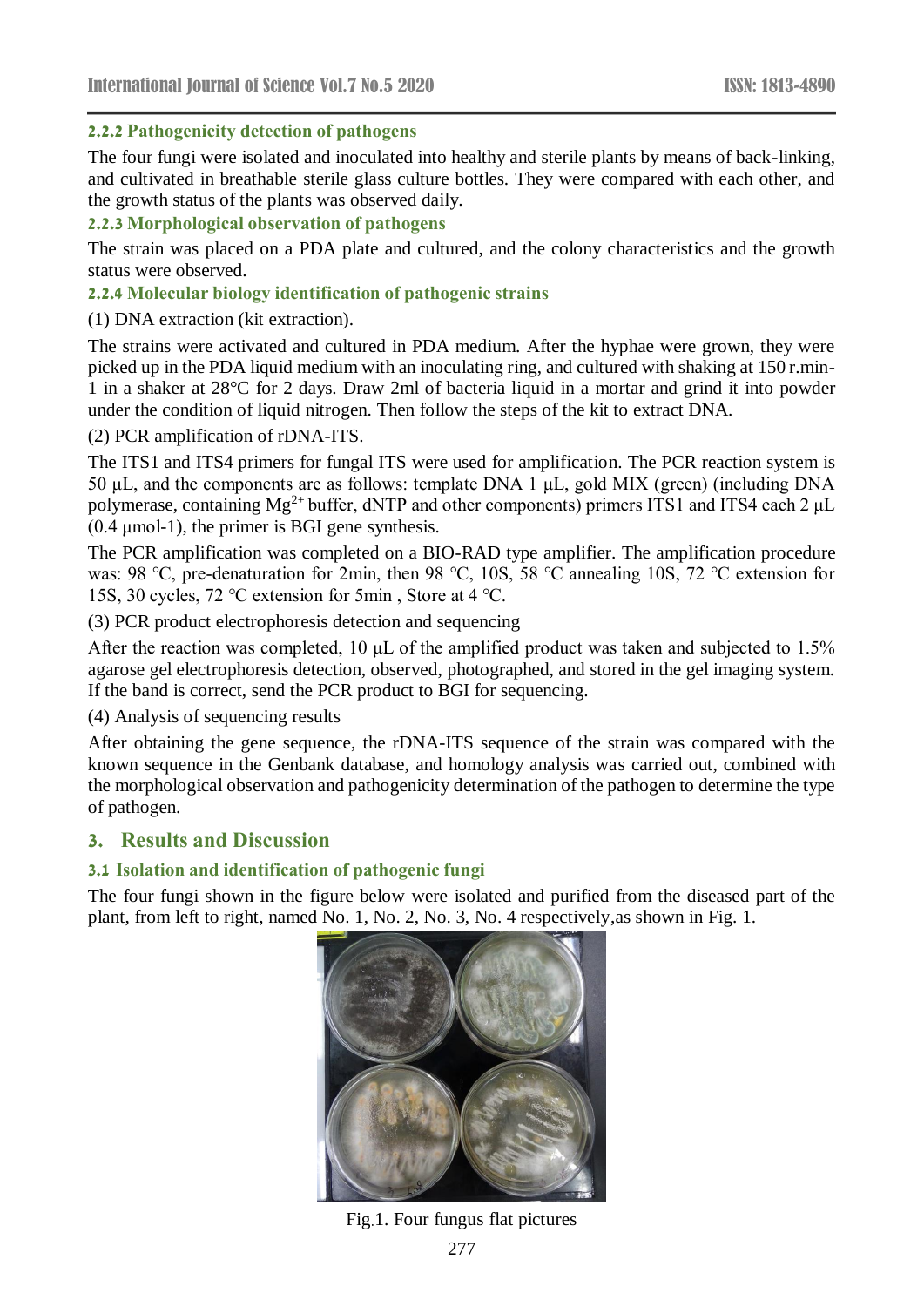#### **3.2 Pathogenicity test results**

Figure 2 shows the growth of healthy plants 12 days after inoculation with bacteria 1, 2, 3, and 4 from left to right. It can be seen from the picture: the plant infected with No. 4 bacteria fell down, the decay was the most serious, and white mold rot similar to the diseased plant appeared, while the other three plants all grew better, and the No. 4 bottle was infected The pathogenic bacteria of Anoectochilus fortunei can be isolated from pathogenic bacteria to obtain the same pathogenic bacteria. Therefore, it was determined that the fungus 4 was the most pathogenic bacterium for stem rot of Anoectochilus fortunei.



Fig.2. Growth of healthy plants after inoculation with 4 strains of fungi

## **3.3 Morphological characteristics of pathogens**

When cultivated on a PDA plate, the pathogenic bacteria produce a large amount of aerial hyphae in the medium in the form of cotton wool, and the hyphae produce purple pigment in the medium.



Fig.3. Schematic diagram of PDA tablet of pathogenic fungi

# **3.4 Molecular biology identification of pathogenic fungi**

## **3.4.1 rDNA-ITS segment amplification and sequencing**

The rDNA-ITS sequence of the stem rot pathogen was amplified with universal primers. Using the genomic DNA of the pathogen as a template, a single band of 550-600bp was amplified ,as shown in Fig. 4.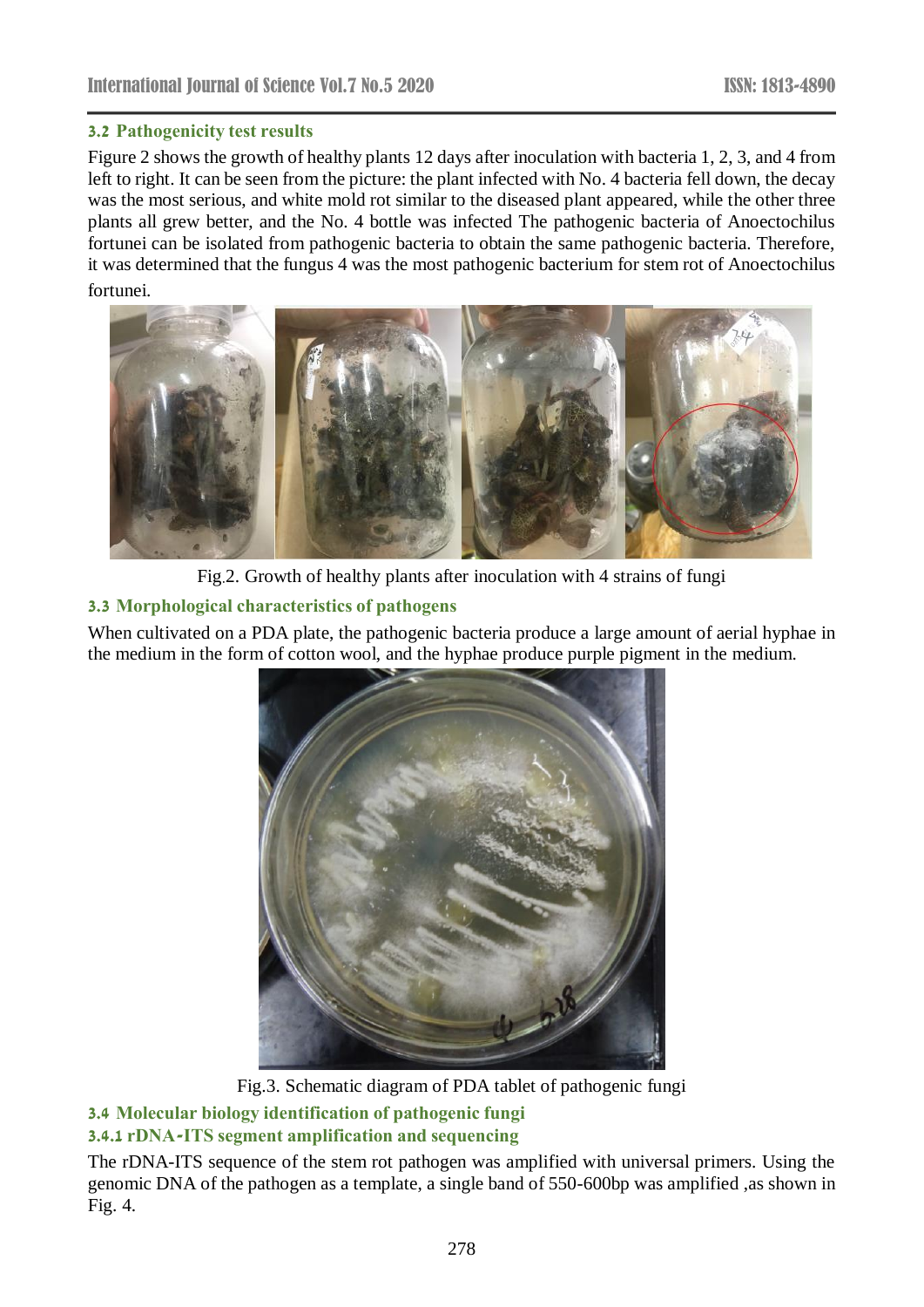

#### Fig.4. Pathogen bacteria rDNA-ITS pcr electrophoresis **3.4.2 Blast sequence alignment to determine the strain type of pathogenic fungi**

The rDNA-ITS sequence of the stem rot pathogen was amplified with universal primers, and a specific fragment of 518 bp was amplified. The sequence obtained by sequencing is shown in Fig. 5. The rDNA-ITS (GenBank) sequence of the strain was compared with the existing DNA sequence in GenBank. The data showed that the strain with higher homology was FusariumoxysporumSchl. (Fusarium oxysporum), the similarity reached 100%.

Fusarium of the genus Fusarium is a soil fungus disease with a wide range of hosts, which can cause more than 100 plant diseases such as melons, solanaceae, bananas, cotton, legumes and flowers [8]. The traditional classification of fungi is based on morphological characteristics and physiological and biochemical indicators, but the morphological characteristics of fungi are affected by the environment during the growth process, or there are intermediate species, which makes the morphological identification sometimes inaccurate. The use of modern molecular biology technology can directly reflect the gene itself, which has unparalleled advantages of traditional morphological methods [9]. The classification of pathogenic bacteria caused by Fusarium oxysporum is common in other plants [10-12]. For the molecular identification of the pathogen of Anoectochilus stem rot, I used the 16SrDNA-ITS sequence to analyze and identified the pathogen causing the stem rot as Fusarium oxysporum, which was the gold thread caused by Fusarium oxysporum The screening research of biocontrol agents for lotus stem rot provides a research basis and has certain guiding significance for agricultural production.

CGGAGGGATCATTACCGAGTTTACAACTCCCAAACCCCTGTGAACATACC ACTTGTTGCCTCGGCGGATCAGCCCGCTCCCGGTAAAACGGGACGGCCCG CCAGAGGACCCCTAAACTCTGTTTCTATATGTAACTTCTGAGTAAAACCA TAAATAAATCAAAACTTTCAACAACGGATCTCTTGGTTCTGGCATCGATG AAGAACGCAGCAAAATGCGATAAGTAATGTGAATTGCAGAATTCAGTGAA TCATCGAATCTTTGAACGCACATTGCGCCCGCCAGTATTCTGGCGGGCAT GCCTGTTCGAGCGTCATTTCAACCCTCAAGCACAGCTTGGTGTTGGGACT CGCGTTAATTCGCGTTCCCCAAATTGATTGGCGGTCACGTCGAGCTTCCA TAGCGTAGTAGTAAAACCCTCGTTACTGGTAATCGTCGCGGCCACGCCGT TAAACCCCAACTTCTGAATGTTGACCTCGGATCAGGTAGGAATACCCGCT GAACTTAAGCATATCAAT

Fig.5. Pathogen rDNA-ITS sequencing results